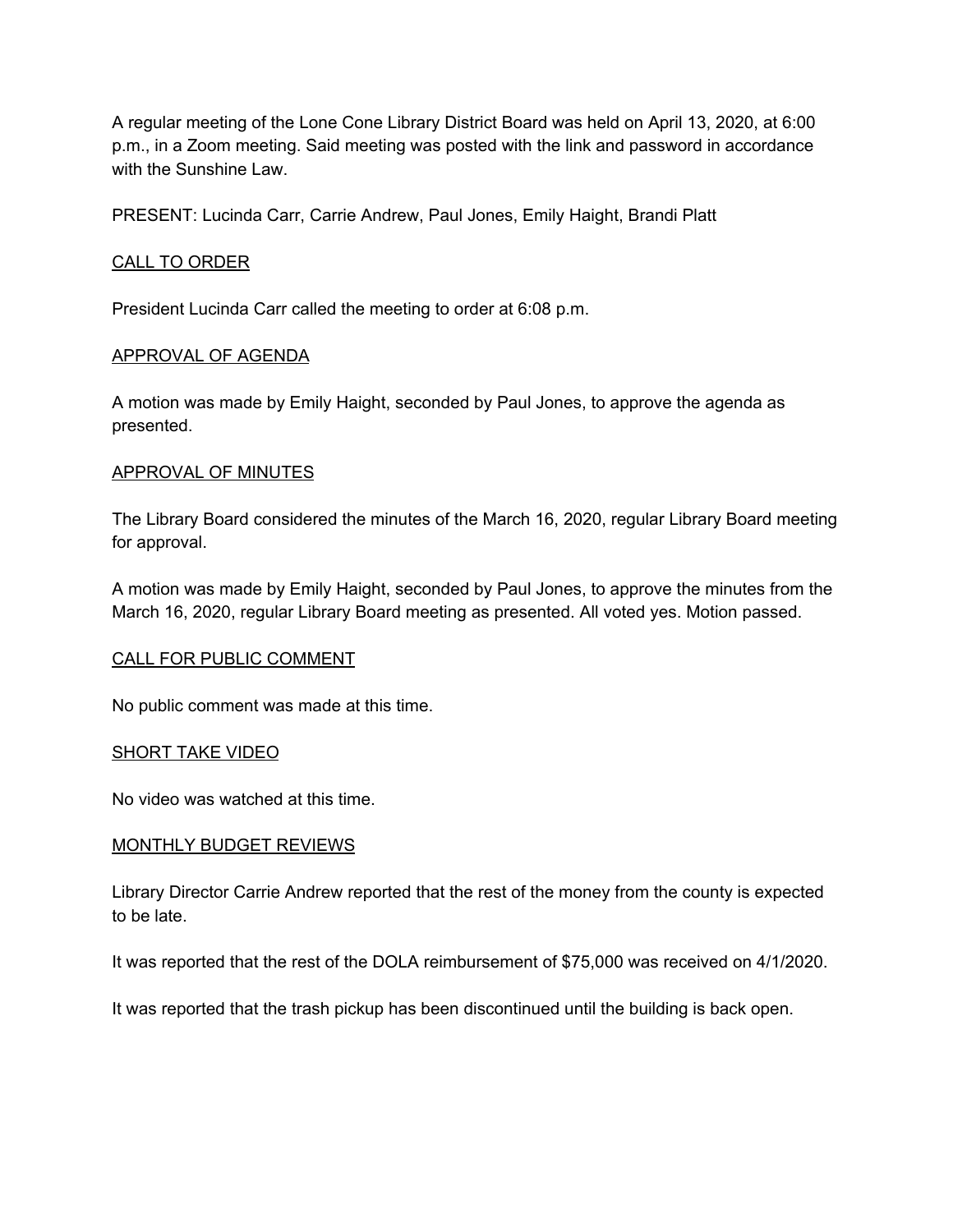Library District Board Meeting April 13, 2020 Page 2 of 3

## MONTHLY REPORTS Q&A

Library Director Carrie Andrew reported that Brooke Robinson was able to upload her first virtual storytime recording.

It was reported that the community seems to be paying a lot more attention to our Facebook pages.

## DIRECTOR'S REPORT

Library Director Carrie Andrew reported that she will be attending a lot of webinars as time allows.

It was reported that the attorney's will be contacted for advice about Declarations of Disaster.

It was reported that an interview is being held about Broadband in Rural Communities and how the pandemic is affecting us.

It was reported that a phone call was held with Mike Bordogna about Wilkinson submitting a request to offer curbside services.

A motion was made by Paul Jones, seconded by Emily Haight, to have Carrie amend the Wilkinson Curbside Service Proposal for the Lone Cone Library to move forward the ideas to continue serving our patrons. All voted yes. Motion passed.

It was reported that the County holds meetings weekly during this time, the information can be found on the County website.

It was reported that Carrie has signed up for the Harwood Training. It is an eight week course about Community Engagement.

#### BOARD MEMBER REPORTS

Nothing was reported at this time.

#### UNFINISHED BUSINESS

A motion was made by Paul Jones, seconded by Emily Haight, to continue the emergency pay for the staff for the duration of this crisis. All voted yes. Motion passed.